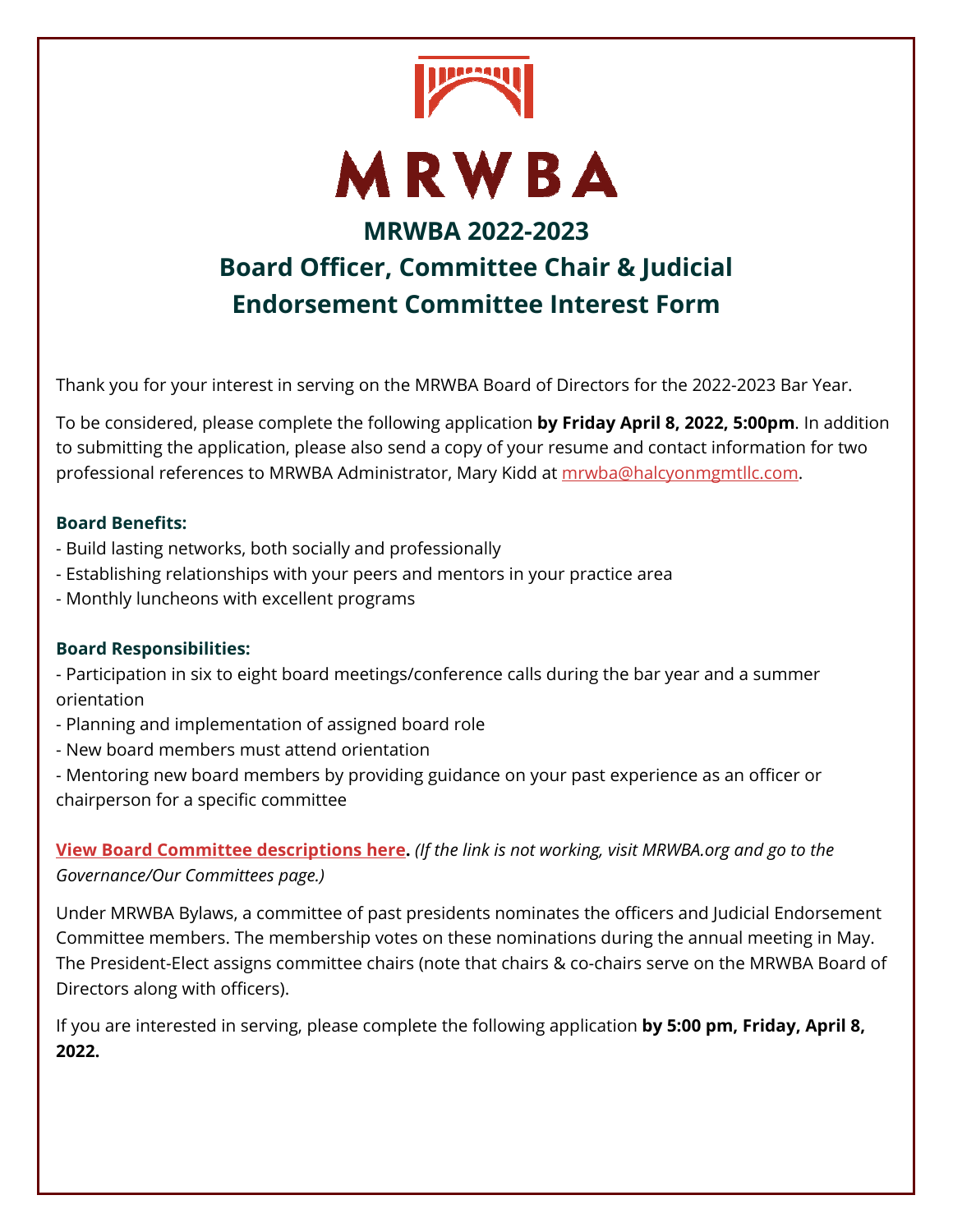

## **MRWBA 2022-2023 Board Officer, Committee Chair & Judicial Endorsement Committee Interest Form**

*\* All information is required.* 

| <b>Personal Information</b>                                                                                                                                                                                                                                                                                                   |                                                                                                                                                     |
|-------------------------------------------------------------------------------------------------------------------------------------------------------------------------------------------------------------------------------------------------------------------------------------------------------------------------------|-----------------------------------------------------------------------------------------------------------------------------------------------------|
|                                                                                                                                                                                                                                                                                                                               |                                                                                                                                                     |
|                                                                                                                                                                                                                                                                                                                               |                                                                                                                                                     |
|                                                                                                                                                                                                                                                                                                                               |                                                                                                                                                     |
|                                                                                                                                                                                                                                                                                                                               |                                                                                                                                                     |
|                                                                                                                                                                                                                                                                                                                               |                                                                                                                                                     |
| <b>Board/Committee Interest</b>                                                                                                                                                                                                                                                                                               |                                                                                                                                                     |
| I am interested in an officer position (may select more than one):<br>President Elect<br>Vice President<br>Secretary                                                                                                                                                                                                          | Treasurer <br>Any Officer Position                                                                                                                  |
| I am interested in serving on the Judicial Candidate Endorsement Committee:<br>lyes                                                                                                                                                                                                                                           | lNo                                                                                                                                                 |
| I am interested in serving as chair or co-chair of one of the following committees (may select more than<br>one, please rank in order of preference, with 1 = first choice):<br><b>Audit</b><br>Awards<br>Communications (Co-Chair)<br>Diversity and Inclusion<br>(Special Committee)<br>Legislative (Co-Chair)<br>Membership | Mentorship<br>Programs (Co-Chair)<br>Public Service/Pro Bono<br>Sponsorship<br>Strategic Planning and Implementation<br>(Special Committee)<br>None |